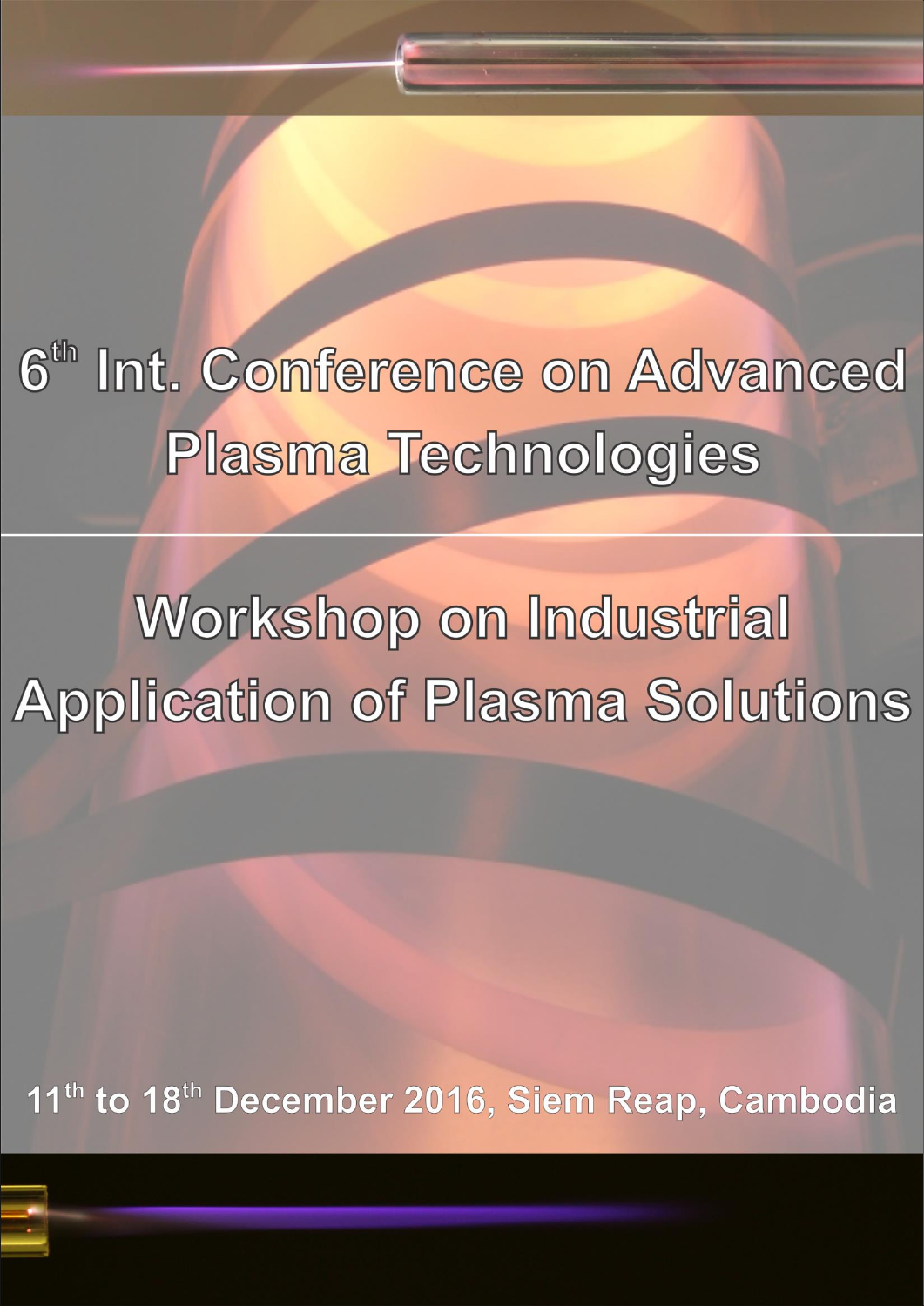© Plasmadis Ltd., 2016 All rights reserved.

All rights reserved. No part of this publication may be reproduced, stored in a retrieval system or transmitted in any form or by any means, electronic, mechanical, photocopying, recording or otherwise, without the prior permission of the publisher.

No responsibility is assumed by publisher for any injury and/or damage to persons or property as a matter of products liability, negligence or otherwise, or from any use or operation of any method, products, instructions or ideas contained in the material herein.

Editor: Gregor Primc

Published by: Plasmadis Ltd, Teslova 30, 1000 Ljubljana, Slovenia

http://www.plasmadis.com

Ljubljana, December 2016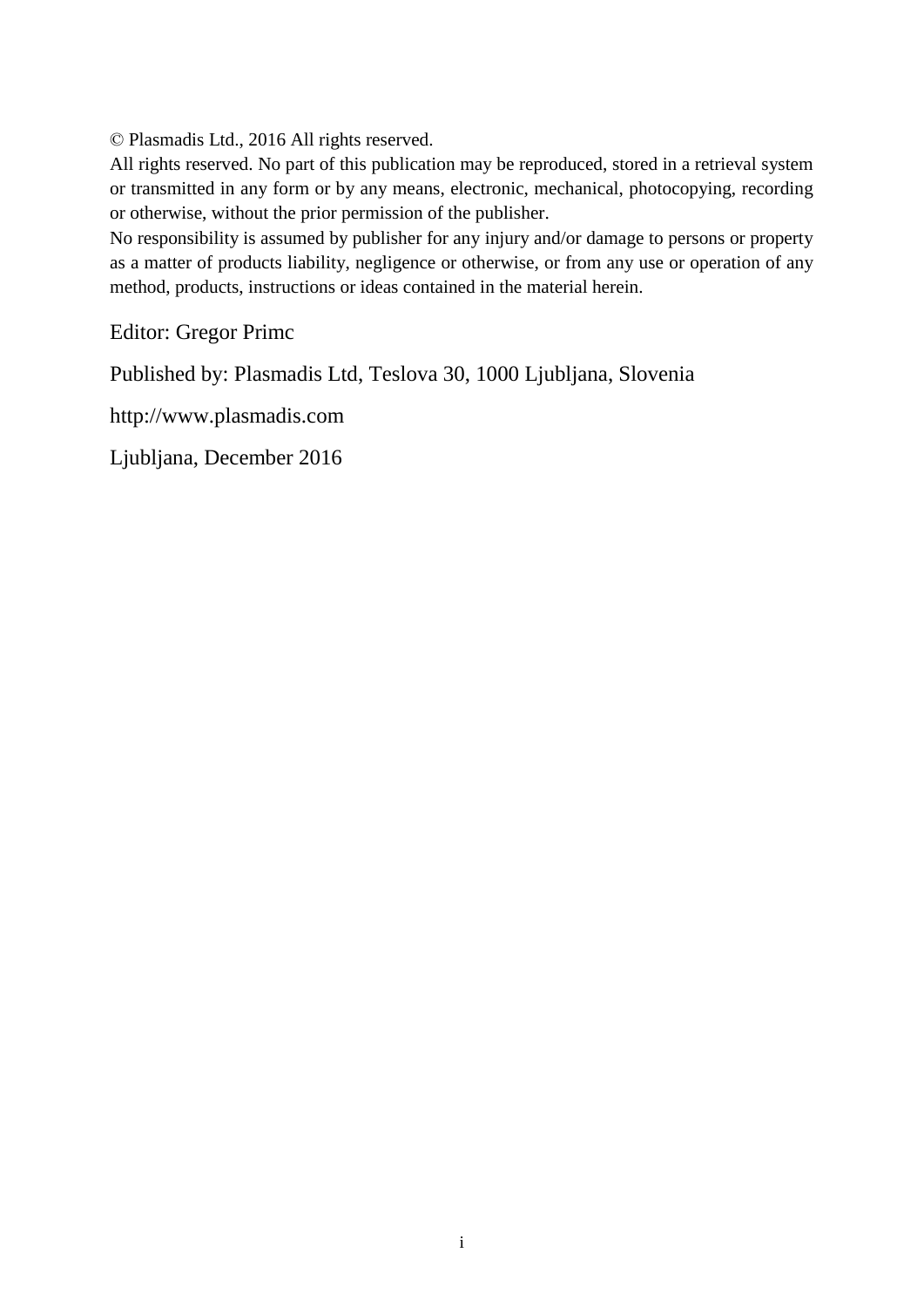## **Atmospheric pressure discharges in tubes and pores**

## **K. Hensel (1), M. Janda (1), Z. Machala (1), P. Le Delliou (2), P. Tardiveau (2) and S. Pasquires (2)**

(1) Faculty of Mathematics, Physics and Informatics, Comenius University, Bratislava, Slovakia

(2) Laboratoire de Physique des Gaz et des Plasmas (LPGP), Universite Paris-Sud, Orsay, France

Atmospheric pressure non-equilibrium plasmas generated by electrical discharges are very attractive due to numerous applications, especially environmental and biomedical. The most common discharge types are coronas and dielectric barrier discharges, which form plasma in the volume or along the surface. However, discharges can be also generated inside cavities and pores of dielectrics placed between the electrodes. A number of hybrid configurations and devices have been developed and utilized in the past decades, e.g. micro-hollow cathode discharge, capillary plasma electrode discharge. Here, the focus is put on discharges in cavities of capillary tubes and porous foams. These discharges are interesting from the point of view of plasma assisted catalytic research that requires stable discharges plasma generation in contact with catalysts, their surface and porous structure. The physical properties of the discharge, conditions of their formation and propagation in tubes and foams are addressed with respect their geometry (e.g. length, diameter, pore size) and the applied voltage. The discharge in capillary tubes (diameter of 0.2-2 mm) was investigated in a single tube, as well as in a bundle of tubes. The single tube tests were essential to understand the mechanism of the discharge, while the tests with a bundle of tubes were performed to assess the stability, spatial homogeneity and chemical activity of the discharge. The spatial-temporal resolved propagation of the discharge front in the tubes was investigated and the discharge front propagation was found to be of order  $10^7$ - $10^8$  cm/s and increasing with the diminishing tube diameter. Various configurations of tubes separated by one or two porous dielectric layers were tested. The changes of the discharge front propagation velocity as a function of thickness/porosity of the layer and amplitude/frequency of the applied voltage pulses was evaluated and compared. To assess the optimal conditions for the generation of stable plasma inside honeycomb-shaped monolith, tests with several tubes were performed. The properties of discharges generated inside the ceramic foams (pore size of  $2 - 200 \mu m$ ) were investigated and found possible only for a specific combination of the applied voltage and the pore size. The discharge inside the porous foams is repetitive short spark discharge that forms from the foregoing surface barrier discharge and its formation is accompanied with a sudden increase of the discharge current and light emission if compared to the barrier discharge. The mechanism of the discharge results